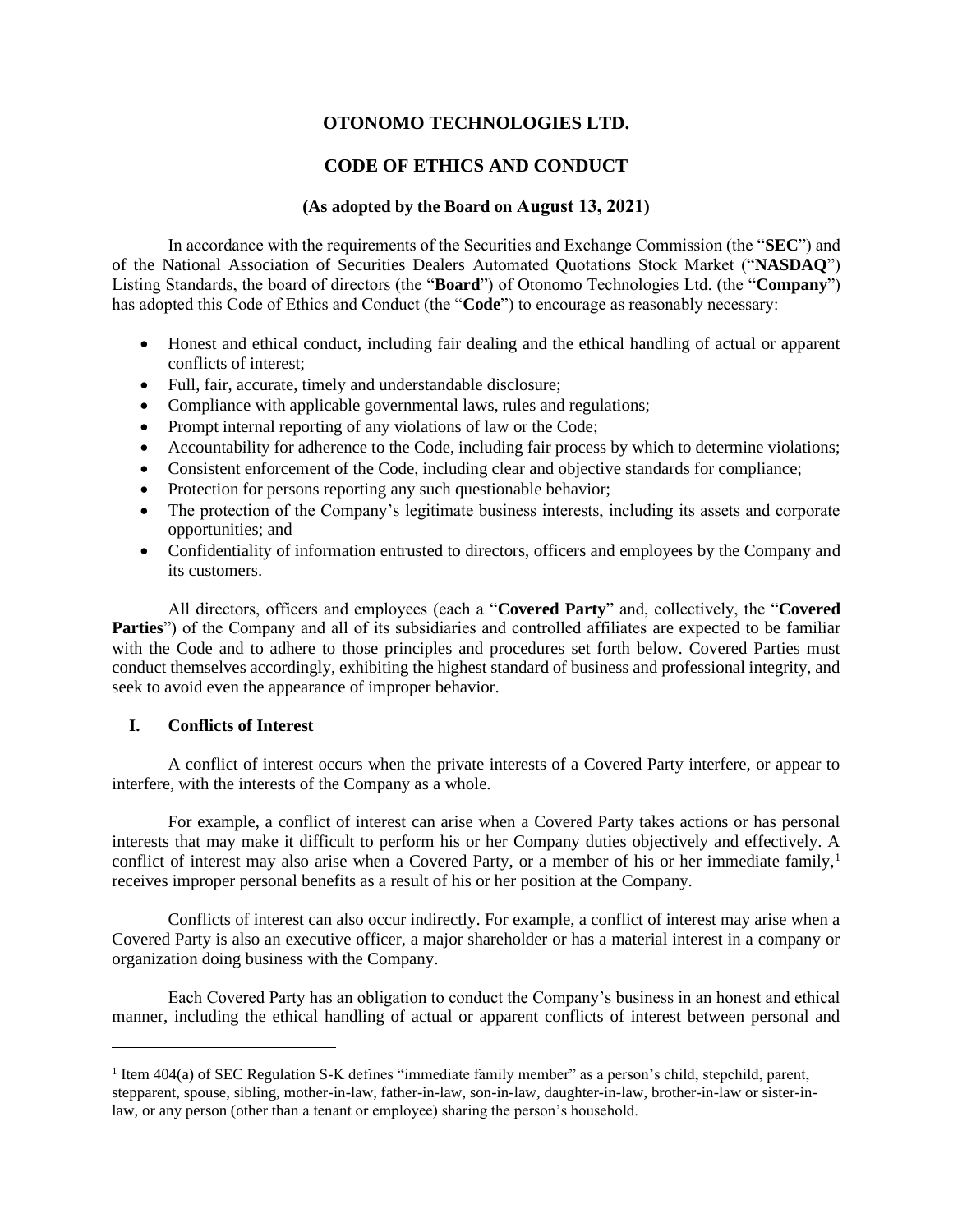professional relationships. Any situation that involves, or may reasonably be expected to involve, a conflict of interest with the Company, should be disclosed promptly to the Company's Audit Committee of the Board/Chairman of the Board/the Company's General Counsel.

This Code does not attempt to describe all possible conflicts of interest that could develop. Other common conflicts from which Covered Parties must refrain are set out below:

- Covered Parties may not engage in any conduct or activities that are inconsistent with the Company's best interests or that disrupt or impair the Company's relationship with any person or entity with which the Company has or proposes to enter into a business or contractual relationship.
- Covered Parties may not accept compensation, in any form, for services performed for the Company from any source other than the Company.
- No Covered Party may take up any management or other employment position with, or have any material interest in, any firm or company that is in direct or indirect competition with the Company.

## **II. Disclosures**

The information in the Company's public communications, including in all reports and documents filed with or submitted to the SEC, must be full, fair, accurate, timely and understandable.

To ensure the Company meets this standard, all Covered Parties (to the extent they are involved in the Company's disclosure process) are required to maintain familiarity with the disclosure requirements, processes and procedures applicable to the Company commensurate with their duties. Covered Parties are prohibited from knowingly misrepresenting, omitting or causing others to misrepresent or omit, material facts about the Company to others, including the Company's independent auditors, governmental regulators and self-regulatory organizations.

# **III. Compliance with Laws, Rules and Regulations**

The Company is obligated to comply with all applicable laws, rules and regulations. It is the personal responsibility of each Covered Party to adhere to the standards and restrictions imposed by these laws, rules and regulations in the performance of his or her duties for the Company.

The Chief Executive Officer and Chief Financial Officer (or persons performing similar functions) of the Company (together, the "**Senior Financial Officers**") are also required to promote compliance by all employees with the Code and to abide by Company standards, policies and procedures.

Covered Parties located outside of the United States must comply with laws, regulations, rules and regulatory orders of the United States, including the Foreign Corrupt Practices Act ("**FCPA**") and U.S. export control laws, in addition to applicable local laws.

# **IV. Reporting, Accountability and Enforcement**

The Company promotes ethical behavior at all times and encourages Covered Parties to talk to supervisors, managers and other appropriate personnel*,* including the officers, the General Counsel, outside counsel for the Company and the Board or the relevant committee thereof, when in doubt about the best course of action in a particular situation.

Covered Parties should promptly report suspected violations of laws, rules, regulations or the Code or any other unethical behavior by any director, officer, employee or anyone purporting to be acting on the Company's behalf to appropriate personnel, including officers, the General Counsel, outside counsel for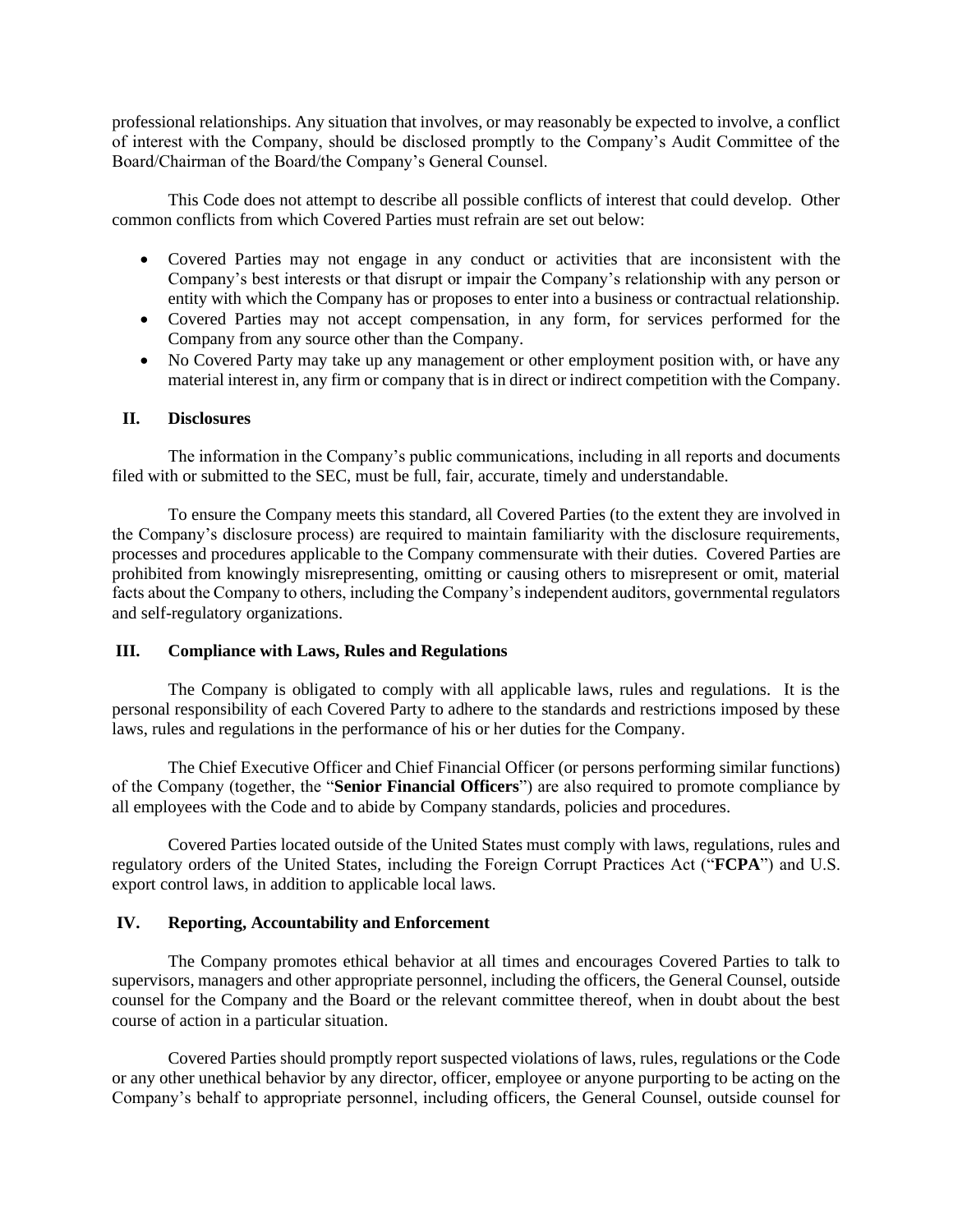the Company and the Board or the relevant committee thereof. Reports may be made anonymously. If requested, confidentiality will be maintained, subject to applicable law, regulations and legal proceedings.

The Audit Committee of the Board or other appropriate officer or body shall investigate and determine, or shall designate appropriate persons to investigate and determine, the legitimacy of such reports. The Audit Committee or other appropriate officer or body will then determine the appropriate disciplinary action. Such disciplinary action includes, but is not limited to, reprimand, termination with cause, and possible civil and criminal prosecution.

To encourage employees to report any and all violations, the Company will not tolerate retaliation for reports made in good faith. Retaliation or retribution against any Covered Party for a report made in good faith of any suspected violation of laws, rules, regulations or this Code is cause for appropriate disciplinary action.

## **V. Corporate Opportunities**

All Covered Parties owe a duty to the Company to advance the legitimate interests of the Company when the opportunity to do so arises. Covered Parties are prohibited from directly or indirectly (a) taking personally for themselves opportunities that are discovered through the use of Company property, information or positions; (b) using Company property, information or positions for personal gain; or (c) competing with the Company for business opportunities; provided, however, if the Company's disinterested directors of the Board determine that the Company will not pursue an opportunity that relates to the Company's business, a Covered Party may do so, after notifying the disinterested directors of the Board of intended actions in order to avoid any appearance of conflict of interest.

## **VI. Confidentiality**

In carrying out the Company's business, Covered Parties may learn confidential or proprietary information about the Company, its customers, distributors, suppliers or joint venture partners. Confidential or proprietary information includes all non-public information relating to the Company, or other companies, that would be harmful to the relevant company or useful or helpful to competitors if disclosed, including financial results or prospects, information provided by a third party, trade secrets, new product or marketing plans, research and development ideas, manufacturing processes, potential acquisitions or investments, or information of use to the Company's competitors or harmful to the Company or its customers if disclosed.

Covered Parties must maintain the confidentiality of all information so entrusted to them, except when disclosure is authorized or legally mandated. Covered Parties must safeguard confidential information by keeping it secure, limiting access to those who have a need to know in order to do their job, and avoiding discussion of confidential information in public areas such as planes, elevators, and restaurants and on mobile phones. This prohibition includes, but is not limited to, inquiries made by the press, analysts, investors or others. Covered parties also may not use such information for personal gain. These confidentiality obligations continue even after employment with the Company ends.

# **VII. Fair Dealing**

Each Covered Party should endeavor to deal fairly with the Company's customers, service providers, suppliers, competitors and employees. No Covered Party should take unfair advantage of anyone through manipulation, concealment, abuse of privileged information, misrepresentation of material facts, or any unfair dealing practice. Inappropriate use of proprietary information, misusing trade secret information that was obtained without the owner's consent, or inducing such disclosures by past or present employees of other companies is also prohibited.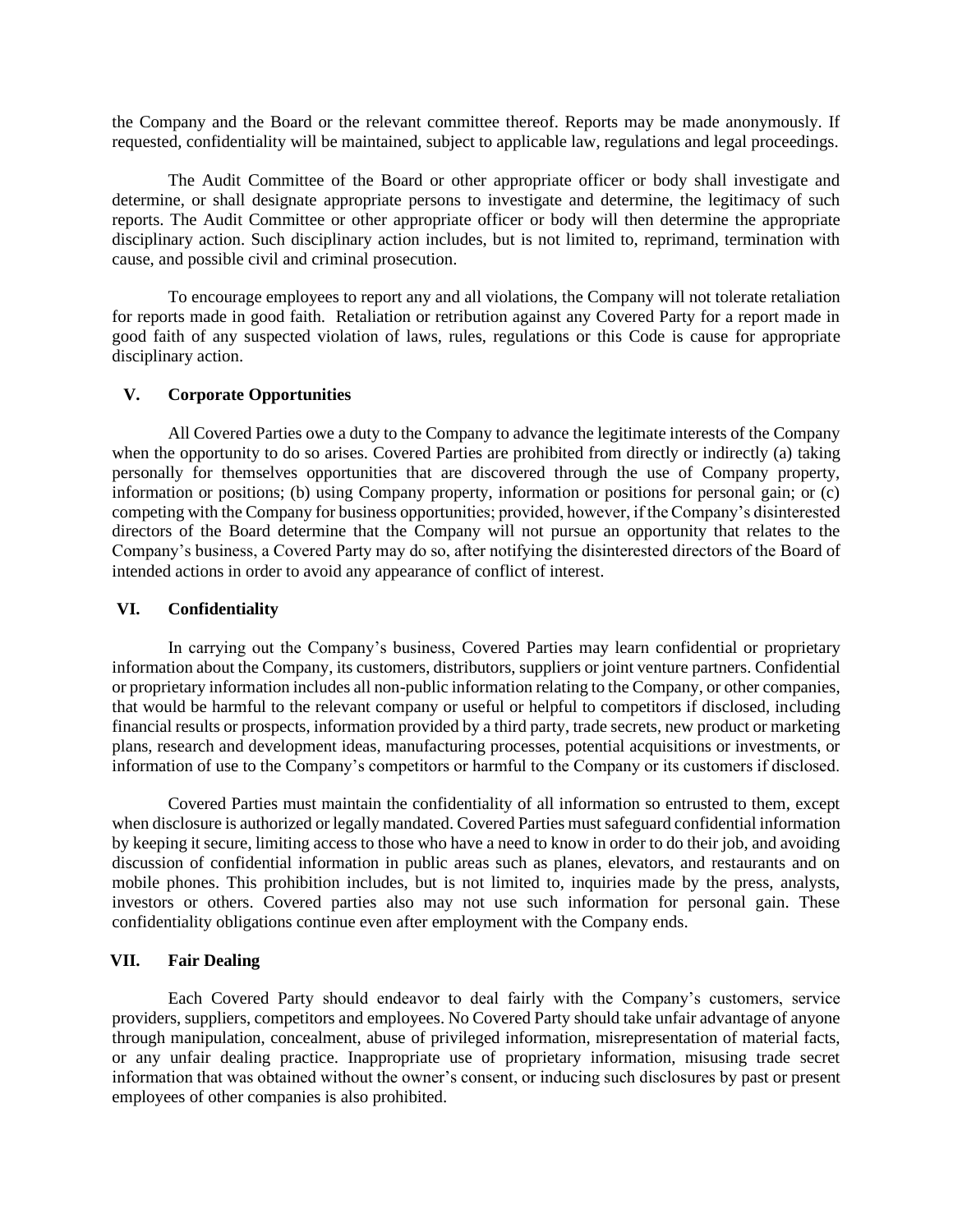### **VIII. Protection and Proper Use of Company Assets**

All Covered Parties should protect the Company's assets and ensure their efficient use. Theft, carelessness and waste have a direct impact on the Company's profitability. All Company assets should be used only for legitimate business purposes. The obligation of employees to protect the Company's assets includes its proprietary information. Proprietary information includes intellectual property such as trade secrets, patents, trademarks and copyrights, as well as business, marketing and service plans, engineering and manufacturing ideas, designs, databases, records, salary information and any unpublished financial data and reports.

# **IX. Waivers**

Before an employee, or an immediate family member of any such employee, engages in any activity that would be otherwise prohibited by the Code, he or she is strongly encouraged to obtain a written waiver from the Board or other appropriate officer or body.

Before a director or executive officer, or an immediate family member of a director or executive officer, engages in any activity that would be otherwise prohibited by the Code in provisions I through IX above, he or she must obtain a written waiver from the disinterested directors of the Board. Such waiver must then be disclosed to the Company's shareholders, along with the reasons for granting the waiver.

## **X. Accuracy of Business Records**

All financial books, records and accounts must accurately reflect transactions and events, and conform both to U.S. generally accepted accounting principles and to the Company's system of internal controls. No entry may be made that intentionally hides or disguises the true nature of any transaction. Covered Parties should therefore attempt to be as clear, concise, truthful and accurate as possible when recording any information.

## **XI. Corporate Loans or Guarantees**

U.S. federal law prohibits the Company to make loans and guarantees of obligations to directors, executive officers, and members of their immediate families.

## **XII. Gifts and Favors**

The purpose of business gifts and entertainment in a commercial setting is to create goodwill and sound working relationships, not to gain unfair advantage with customers. Covered Parties must act in a fair and impartial manner in all business dealings. Gifts and entertainment should further the business interests of the Company and not be construed as potentially influencing business judgment or creating an obligation.

Gifts must not be lavish or in excess of the generally accepted business practices of one's country and industry.<sup>2</sup> Gifts of cash or cash equivalents are never permitted. Requesting or soliciting personal gifts,

 $2$  In general, no gift, entertainment or business courtesy should be offered, given, provided or accepted unless it: (1) is not a gift of cash, stock or negotiable instruments, (2) is consistent with customary business practices, (3) is not excessive in value (less than \$150), (4) cannot be construed as a bribe or payoff and (5) does not violate any laws or regulations. Covered employees and members of their immediate families may not offer, give or receive gifts from persons or entities who deal with the Company: (a) in those cases where the gift would be illegal or result in a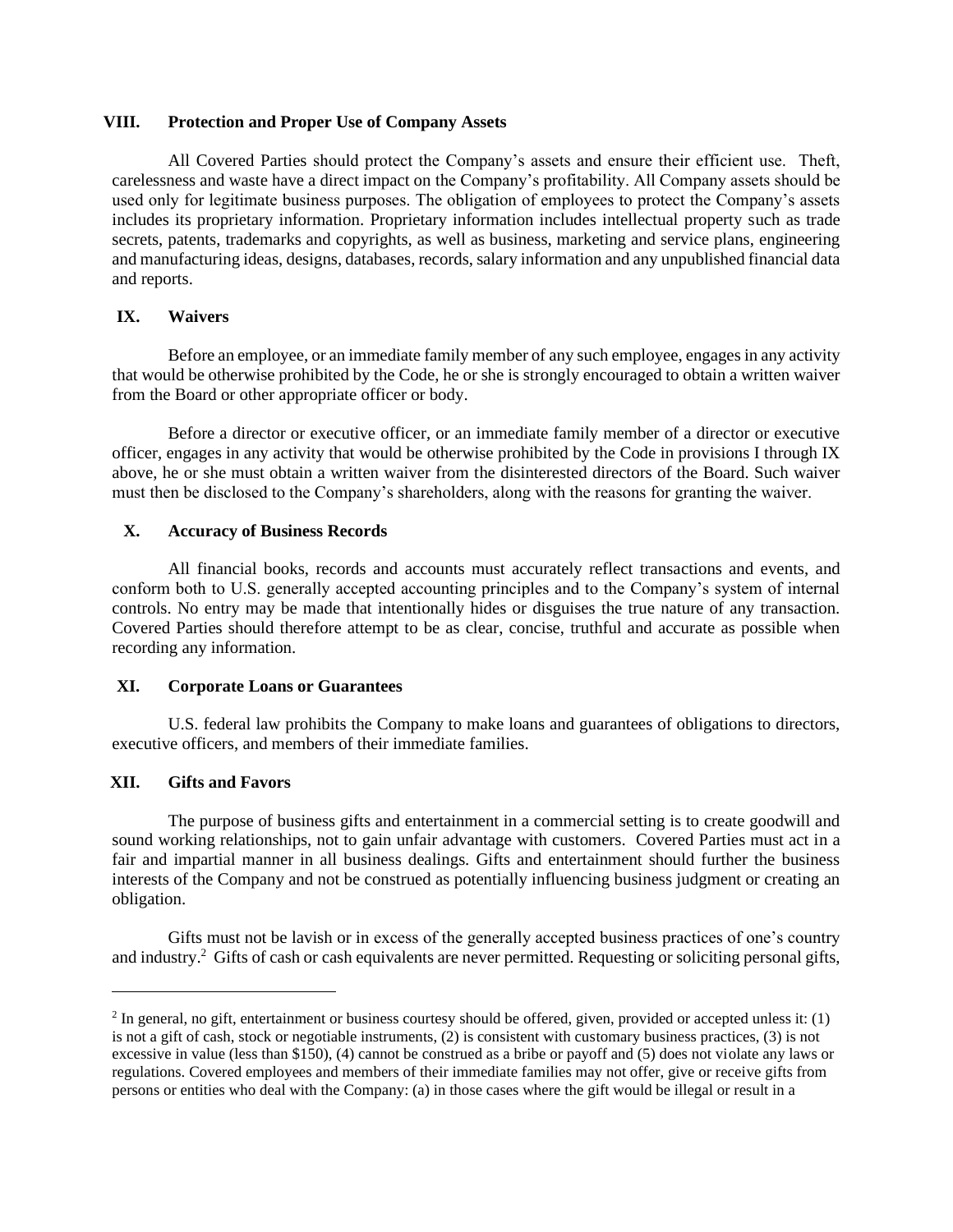favors, entertainment or services is unacceptable. Covered Parties should contact the General Counsel to discuss if they are not certain that a gift is appropriate.

The FCPA prohibits giving anything of value, directly or indirectly, to officials of foreign governments or foreign political candidates in order to obtain or retain business. It is strictly prohibited to make illegal payments to government officials of any country. In addition, the promise, offer or delivery to an official or employee of the U.S. government of a gift, favor or other gratuity in violation of these rules would not only violate Company policy but could also be a criminal offense. State and local governments, as well as foreign governments, may have similar rules.

## **XIII. Personal Investments**

Covered Parties may not own, either directly or indirectly, a substantial interest in any business entity that does or seeks to do business with or is in competition with the Company without providing advance notice to the Audit Committee of the Board/Chairman of the Board/the General Counsel. Investments in publicly traded securities of companies not amounting to more than five percent (5%) of that company's total outstanding shares are permitted without such advanced approval.

## **XIV. Antitrust Laws and Competition**

The purpose of antitrust laws is to preserve fair and open competition and a free market economy, which are goals that the Company fully supports. Covered Parties must not directly or indirectly enter into any formal or informal agreement with competitors that fixes or controls prices, divides or allocates markets, limits the production or sale of products, boycotts certain suppliers or customers, eliminates competition or otherwise unreasonably restrains trade.

#### **XV. Money Laundering, Criminal Property and Terrorist Financing**

Money laundering is the process by which people attempt to disguise illegally gained proceeds to make the proceeds appear to come from legitimate sources or activities, or, conversely, finance illegal activities using funds routed through legitimate sources. Covered Parties are required to comply with all applicable anti-money laundering laws. Covered Parties should act to ensure that the Company's assets and business are not used or utilized by any persons, be they directors, officers, employees, customers, suppliers or contractors, in any way so as to launder money, finance terrorism or deal with criminal property. Covered Parties should promptly report any knowledge or suspicion they have in this regard to their supervisor, a Company officer or the General Counsel.

#### **XVI. Political Contributions**

Covered Parties may participate in the political process as individuals on their own time. However, Covered Parties must make every effort to ensure that they do not create the impression that they speak or act on behalf of the Company with respect to political matters. Company contributions to any political candidate or party or to any other organization that might use the contributions for a political candidate or party are prohibited. A Covered Party may not receive any reimbursement from corporate funds for a personal political contribution.

violation of law; (b) as part of an agreement to do anything in return for the gift, (c) if the gift has a value beyond what is normal and customary in the Company's business; (d) if for directors, the gift is being made to influence the director's actions as a member of the Board; or (e) if the gift could create the appearance of a conflict of interest